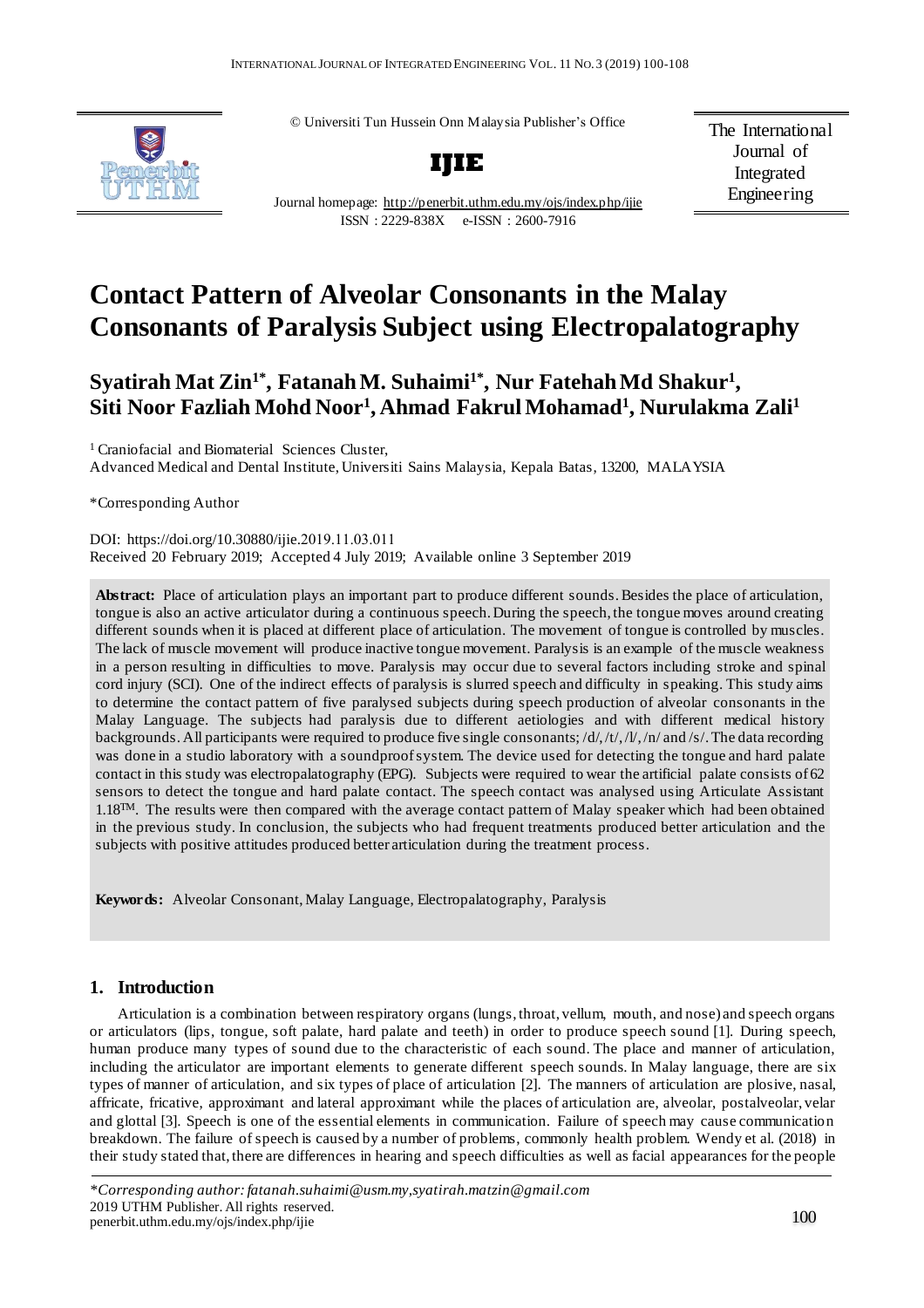with cleft palate [6]. Besides from the cleft palate patients, paralysis subjects also face difficulties in speech. Paralysed subjects may suffer difficulties with their tongue and other muscles movements due to the damage to the peripheral nervous system.This situation results in the weakness and lack of coordination in the muscles movements as muscles are important in the body movement [7].

There are three types of muscle namely; smooth, skeletal and cardiac. The skeletal muscles can be controlled consciously and are attached to skeletalsystem,whereas, the smooth and cardiac muscles, such as heart and lungs muscles cannot be controlled [8]. During the body movement, the brain transmits the signal to the muscle. The failure of signal transmission will negatively affect the muscle movement according to the instructions from the brain [9]. This situation is commonly experienced by paralysed patients.

Other than body movement, paralysis also affects the articulation process.Consequently, it will indirectly prevent control over several human organs such as lips, throat and tongue. However, the lack of speech can be improved by speech therapy treatment. Paralysis can be classified into four categories which are monoplegia, hemiplegia, paraplegia and quadriplegia [2]. Paralysis among Malaysian is commonly due to stroke [10].

In Malaysia, the treatment for patients with paralysis are mainly focused on body movement treatment rather than speech treatment. There are many equipments used to help these patients [11]. However, there is no quantitative assessment used by therapist during speech rehabilitation. Speech therapists in Malaysia use perceptual analysis, which allows them to record and replay the speech sound.This technique is, however, difficult to be applied in the production of a continuous speech. Moreover, perceptual analysis is highly depending on the therapist skills and for the recorded speech, the quality of the audio is a crucial issue to be considered.

In this study, electropalatography (EPG) is used to determine the contact pattern in the production of alveolar consonants. EPG is an instrument used to monitor contact pattern between tongue and hard palate during a continuous speech with a real-time visual [12]. EPG consists of artificial sensor,signal reader and articulate software (Fig. 1). In this study,EPG3 is used to detect the contact pattern. The artificial sensor used to detect the tongue and hard palate contact is known as the Reading palate. The Reading palate consists of 62 electrodes embedded on the acrylic resin.

In order to obtain an accurate data, the fabrication of the Reading palate must be as thin as possible.The data from the Reading palate would be transmitted to a computer through a signal reader; multiplexer, and the speech signal was displayed on a computer through Articulate Assistant 1.18TM [2]

In this study, EPG is used to determine the contact pattern in the production of consonants/d/,/t/,/s/,/n/ and /l/ for paralysed subject. A total of five paralysed subjects have been selected to produce five alveolar consonants and compare their contact pattern with the average contact pattern produced by the normalsubjects.The paralysed subjects were asked to wear the Reading palate during the speech recording.



**Fig. 1 - EPG system and the Reading palate with 62 silver electrodes**

## **2. Place of Articulation**

In the Malay language, alveolar region consists of five consonants which are  $\frac{d}{f}$ ,  $\frac{t}{f}$ ,  $\frac{s}{f}$ ,  $\frac{s}{f}$  and  $\frac{d}{s}$  and  $\frac{d}{s}$  and /t/ are categorised as plosive consonants, /s/ is categorised as fricative consonant, /n/ is categorised as nasal consonant and  $\sqrt{l}$  is categorised as lateral approximant consonant [1]. Table 1 shows the places and the manners of articulation in the Malay consonants.The production of alveolar consonants is generated when the tongue touches the anterior part of the hard palate. During the production of alveolar consonants, the main organs involved are tongue and hard palate. Hard palate and tongue play an important role in differentiating a particular sound.During the speech, the tongue moves around and placed at different parts of articulation in the hard palate to produce a sound [4]. However, the speech sound is different between the manners of articulation eventhough the consonant is categorised as alveolar consonant.

In the production of plosive consonants, the tongue closes the alveolar zone of hard palate. Meanwhile, the air flows were accumulated in the oral cavity and would be released immediately to produce a plosive sound. Additionally, fricative consonants are generated when the tip of the tongue touches the alveolar of hard palate while the end of the tongue rises up causing a narrow space.The air flows through the narrow space to produce the fricative sound.In the production of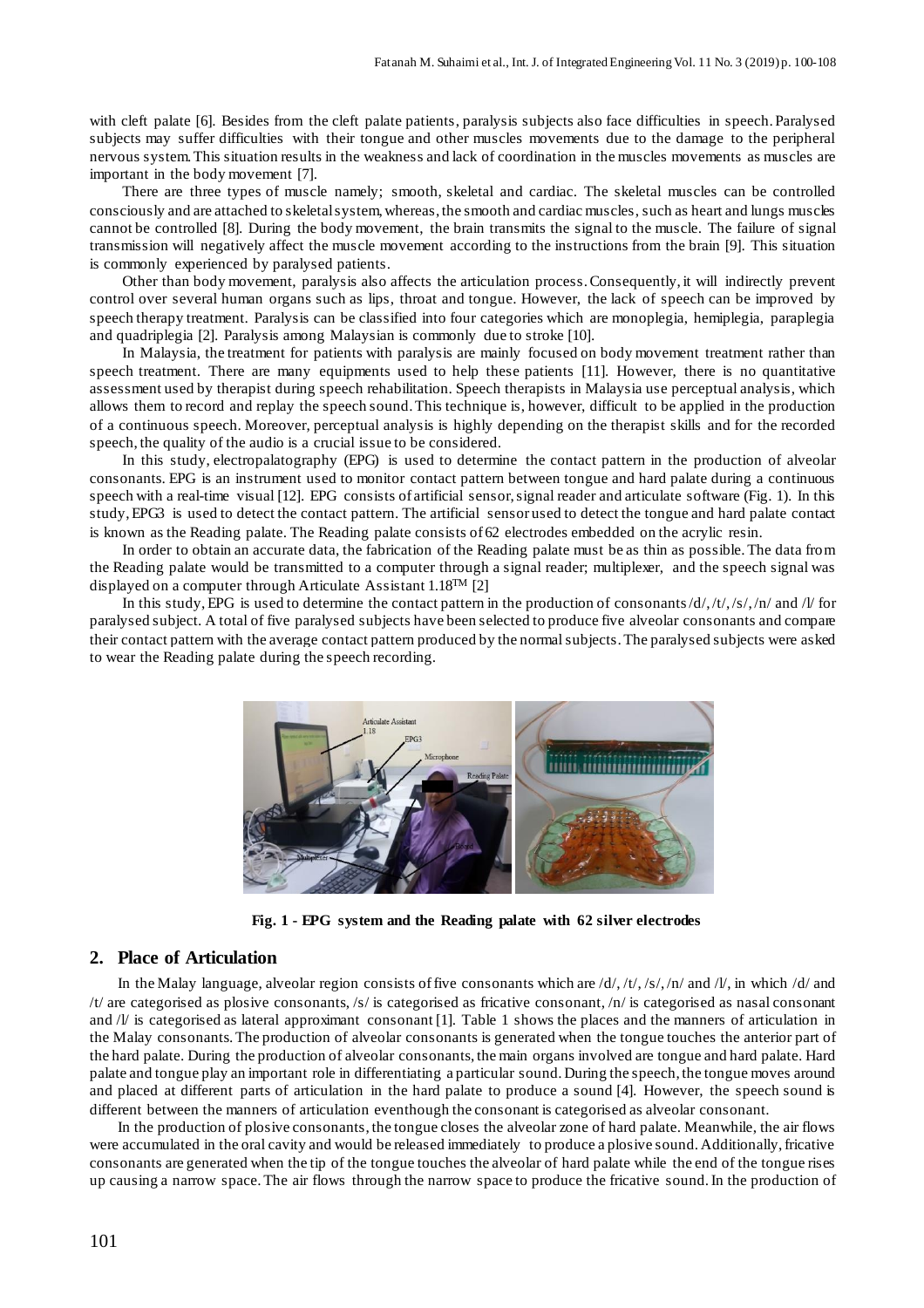nasal consonant, the tip of the tongue approaches the alveolar of the hard palate while the back of the tongue constricts the air flows in the oral cavity. The air flows enter the nose and produces nasalance sound. Meanwhile, lateral approximant is generated when the tip of the tongue approaches the alveolar of the hard palate and the air flows through the oral cavity [5].

| Manner of<br><b>Articulation</b> | <b>Voicing</b>   | <b>Place of Articulation</b> |             |                       |                                                                                                                                                                                                                                                                                                                                                                                                                                |                  |  |
|----------------------------------|------------------|------------------------------|-------------|-----------------------|--------------------------------------------------------------------------------------------------------------------------------------------------------------------------------------------------------------------------------------------------------------------------------------------------------------------------------------------------------------------------------------------------------------------------------|------------------|--|
|                                  |                  | <b>Bilabial</b>              |             | Alveolar Postalveolar | <b>Velar</b>                                                                                                                                                                                                                                                                                                                                                                                                                   | <b>Glottal</b>   |  |
| Plosive                          | Voiced           | $\bf b$                      | d           |                       | $\mathbf{g}% _{T}=\mathbf{g}_{T}=\mathbf{g}_{T}=\mathbf{g}_{T}=\mathbf{g}_{T}=\mathbf{g}_{T}=\mathbf{g}_{T}=\mathbf{g}_{T}=\mathbf{g}_{T}=\mathbf{g}_{T}=\mathbf{g}_{T}=\mathbf{g}_{T}=\mathbf{g}_{T}=\mathbf{g}_{T}=\mathbf{g}_{T}=\mathbf{g}_{T}=\mathbf{g}_{T}=\mathbf{g}_{T}=\mathbf{g}_{T}=\mathbf{g}_{T}=\mathbf{g}_{T}=\mathbf{g}_{T}=\mathbf{g}_{T}=\mathbf{g}_{T}=\mathbf{g}_{T}=\mathbf{g}_{T}=\mathbf{g}_{T}=\math$ |                  |  |
|                                  | Voiceless        | $\mathbf{p}$                 | t           |                       | $\bf k$                                                                                                                                                                                                                                                                                                                                                                                                                        |                  |  |
| Fricative                        | Voiced           |                              | ${\bf S}$   |                       |                                                                                                                                                                                                                                                                                                                                                                                                                                | $\boldsymbol{h}$ |  |
|                                  | <b>Voiceless</b> |                              |             |                       |                                                                                                                                                                                                                                                                                                                                                                                                                                |                  |  |
| Affricate                        | Voiced           |                              |             | $\mathfrak{y}$        |                                                                                                                                                                                                                                                                                                                                                                                                                                |                  |  |
|                                  | <b>Voiceless</b> |                              |             | фz                    |                                                                                                                                                                                                                                                                                                                                                                                                                                |                  |  |
| Nasal                            | Voiced           | m                            | $\mathbf n$ |                       | ŋ                                                                                                                                                                                                                                                                                                                                                                                                                              |                  |  |
| Lateral approximant              | Voiced           |                              | 1           |                       |                                                                                                                                                                                                                                                                                                                                                                                                                                |                  |  |
| Approximant                      | Voiced           |                              |             | $\mathbf r$           |                                                                                                                                                                                                                                                                                                                                                                                                                                |                  |  |

|  | Table 1 - The Malay consonants according to manners and places of articulation |  |  |
|--|--------------------------------------------------------------------------------|--|--|
|--|--------------------------------------------------------------------------------|--|--|

#### **3. Methods**

This study has been approved by the Human Research Ethics Committee (HREC) of Universiti Sains Malaysia (USM). All subjects involved were required to sign the informed consent before conducting the procedure Information of the study and informed consent procedures were briefed by the clinicians involved in this study.

#### **3.1.Subjects**

Five paralysed subjects; Patient1 (P1), Patient 2 (P2), Patient 3 (P3), Patient 4 (P4) and Patient 5 (P5) with different medical backgrounds were selected for this study with age ranging from 47 to 56 years old. P1 is a housewife, P2 and P3 had retired from work, meanwhile, P4 and P5 were self-employed. All of the subjects were classified as hemiplegia. Additionally, P1, P2 and P5 use full dentures.Table 2 shows the details classification of the studied subject.

#### **3.2.Procedure**

The first procedure involved the impression taken by dental officer. The subject's upper arch was fabricated using Plaster of Paris (POP); referred as a study model. Then, a mixture of acrylic powder and monomer liquid was placed on the study model. Next, the silver electrodes were soldered to the copper wire before being embedded to the acrylic palate. Finally, the copper wires were soldered to the connector board (Fig. 2) [2].

During the data recording, all subjects were asked to wear the Reading palate. The Reading palate was connected to the multiplexer to transferthe contactsignals from the tongue and hard palate to a computer. The data were then displayed on the computer using Articulated Assistant  $TM$  1.18 software. Before recording, subjects were asked to wear training palate for at least four hours. The training palate was used to accustom unfamiliar object in the subject's mouth, which is very important for producing accurate data during the speech recording [3].

Subjects were required to produce single consonants  $\frac{d}{f}$ ,  $\frac{t}{f}$ ,  $\frac{f}{f}$ ,  $\frac{f}{f}$  and  $\frac{f}{f}$  in a studio laboratory equipped with soundproof system given that a quiet surrounding was needed during data recording. The contact patterns produced were transmitted and demonstrated in the computer upon reading the consonants  $\frac{d}{f_1}$ ,  $\frac{d}{f_2}$ ,  $\frac{d}{f_1}$ ,  $\frac{d}{f_2}$ ,  $\frac{d}{f_1}$  and  $\frac{d}{f_2}$ . In this study, contact pattern displayed by the paralysed subjects will be compared with the average contact pattern of the normal Malay subjects.The average contact patterns were obtained from separate study which involves 30 normal speakers.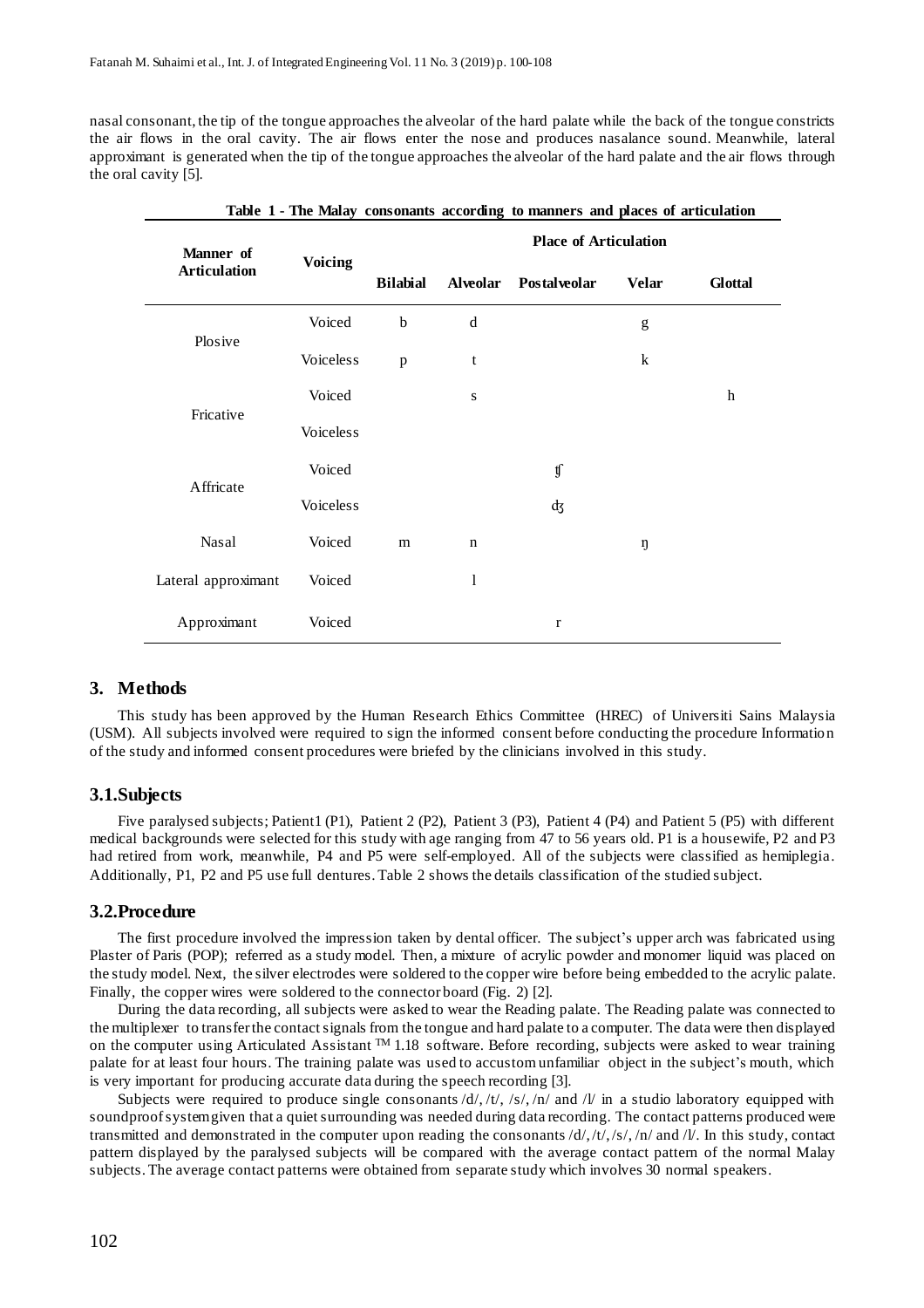| <b>Patient</b> | Age (Year) | Gender | Years of<br><b>Paralysis</b> | <b>Denture</b><br><b>Usage</b> | <b>Paralysis</b><br>category |
|----------------|------------|--------|------------------------------|--------------------------------|------------------------------|
| P <sub>1</sub> | 54         | Female | 1                            | Full denture<br>(upper)        | Right-<br>Hemiplegia         |
| P <sub>2</sub> | 56         | Male   | $\overline{2}$               | Full denture<br>(upper)        | Right-<br>Hemiplegia         |
| P <sub>3</sub> | 52         | Male   | 3                            | No denture                     | Right-<br>Hemiplegia         |
| <b>P4</b>      | 47         | Male   | 4 Month                      | No denture                     | Left-<br>Hemiplegia          |
| P <sub>5</sub> | 52         | Male   | 3                            | <b>Full Denture</b><br>(upper) | Left-<br>Hemiplegia          |

**Table 2 - Classification of the subjects**



**Fig. 2 -The fabrication process of the Reading palate**

In this study, Reading palate was classified into four zones; alveolar, postalveolar, palatal and velar. The contact patterns displayed were discussed based on the zones.Alveolar zone is placed behind the central incisor to the end of the canine teeth. Postalveolar zone is located behind the end of canine to the end of first premolar teeth, meanwhile palatal zone is placed after the second premolar teeth to the end of first molar teeth. Velar zone is the back region placed at the second molar teeth. Fig. 3 shows the Reading palate with its palate zones.



**Fig. 3 -The Reading palate with its palate zone**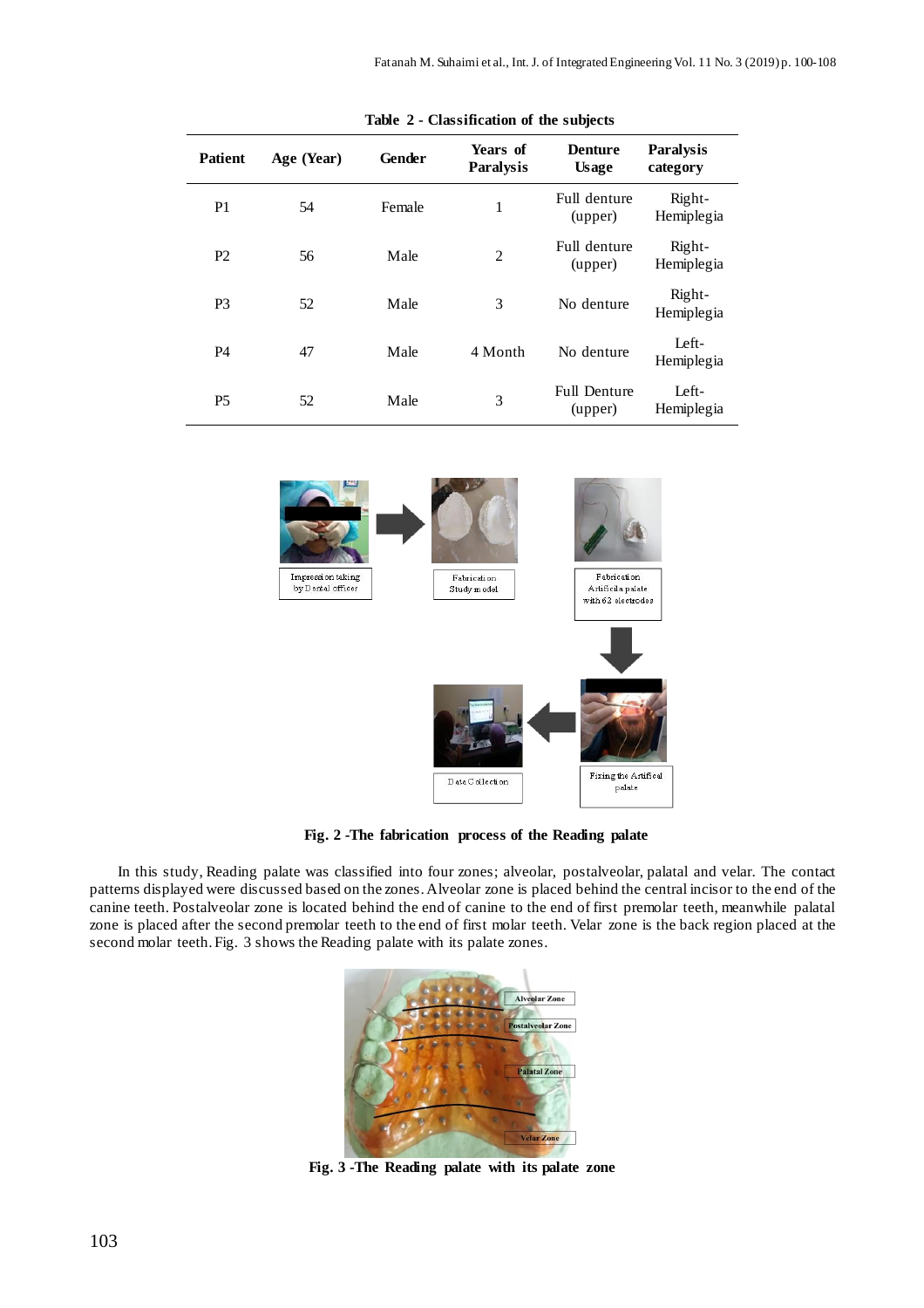#### **4. Result**

Table 3 shows the contact patterns in the production of alveolar consonants forfive subjects. The data from the subjects were compared with the average contact produced by the normal subjects. In the production of consonant  $d\theta$ , the average contact recorded for the normal subjects were 36 contacts.There were 14 contacts at the alveolar, 11 contacts at the postalveolar, seven contacts at the palatal and four contacts at the velar zone.

For consonant  $/t/$ , the average contact recorded were 36 contacts. A total of 14 contacts were located at the alveolar zone, nine contacts at the postalveolar, nine contacts at the palatal and four contacts at the velar zone. Meanwhile, in the production of consonant /l/, the average contact recorded a total of 28 contacts, in which 14 contacts were located at the alveolar, nine contacts at the postalveolar, four contacts at the palatal and one contact at the velar zones.

For consonant /n/, the total contact recorded were 29 contacts, in which 14 contacts situated at the alveolar, six contacts at the postalveolar, six contacts at the palatal and three contacts at the velar zones. Furthermore, there were 11 contacts at the alveolar, five contacts at the postalveolar, five contacts at the palatal and two contacts at the velar zones for consonant /s/.

Five paralysed subjects were identified as P1 until P5. P1 was identified as a female subjectsuffering from paralysis for one year. She did not receive any treatment or rehabilitation since the treatment centre is far from her house. In addition, P1 was categorised as a right-hemiplegia patient. In the production of consonants /d, /n/ and /s/, the contacts occurred at the lateral of the hard palate. However, there was no contact between the tongue and hard palate in the production of consonant /t/.At the alveolar zone, consonants /d/ and /n/ had two contacts, whereas there was no contact for consonants /l/, /t/ and /s/. At the postalveolar zone, there were four contacts for consonant /d/, six contacts for consonant /n/, two contacts for consonant /s/, one contact for consonant /l/ and no contact for consonant /t/. Meanwhile at the palatal zone, there were 11 contacts for consonant  $\frac{d}{dx}$ , two contacts for consonant  $\frac{d}{dx}$ , five contacts for consonant /n/ and four contacts for consonant /s/. At the velar zone, there were four contacts for consonant /d/, one contact for consonant /l/, three contacts for consonant /n/ and two contacts for consonant /s/. In the production of consonant /t/, P2 had no contact for all palate zones.

P2 was a male subject suffering from paralysis for two years. He attended treatment at a government hospital regularly. P2 had the most similar contact pattern with the average contact in the production of consonants /n/ and /s/. Meanwhile, there were contacts at posterior of the hard palate in the production of consonants  $\frac{d}{dx}$  and  $\frac{d}{dx}$  and scattered contacts between tongue and hard palate in the production of consonant /t/.At the alveolar zone, there were no contact for consonant /d/, 12 contacts for consonant /t/, three contacts for consonant /l/, 11 contacts for consonant /n/ and seven contacts for consonant /s/. At the postalveolar zone, there was no contact for consonant /d/, 13 contacts for consonant /t/, eight contacts for consonant /l/, 12 contacts for consonant /n/ and eleven contacts for consonant /s/. At the palatal zone there were five contacts for consonant  $/d/$ , 15 contacts for consonant  $/t/$ , 13 contacts for consonant  $/t/$ , 10 contacts for consonant /n/ and six contacts for consonant /s/. Meanwhile at the velar zone, there were three contacts for consonant /d/, six contacts for consonant /t/,five contacts for consonant /l/, no contact for consonant /n/ and two contacts for consonant /s/.

For P3, consonants/ $l/$ ,/n/ and /s/ showed the most similar contact pattern between tongue and hard palate with the average contact. As for the production of consonants  $\frac{d}{dx}$  and  $\frac{dt}{dt}$ , it was observed that the contacts were focussed at the lateral side of hard palate. P3 was a male subject who suffered from right hemiplegia paralysis for more than three years. P3 had been regularly following up with the treatment until now. At the alveolar zone, there was no contact for consonant  $\frac{d}{c}$ , one contact for consonant  $\frac{d}{c}$ , seven contacts for consonant  $\frac{d}{c}$ , 12 contacts for consonant  $\frac{d}{c}$  and five contacts for consonant /s/.At postalveolar zone, there was no contact for consonant /d/,four contacts for consonant /t/,two contacts for consonant /l/, two contacts for consonant /n/ and three contacts for consonant /s/. At the palatal zone, there were eight contacts for consonant /d/, nine contacts for consonant /t/, one contact for consonant /l/, two contacts for consonant /n/ and two contacts for consonant /s/. At the velar zone, there were five contacts for consonant /d/, three contacts for consonant /t/, one contact for consonant /l/ and /s/ and two contacts for consonant /n/.Interestingly, during the treatment, P3 drove his car on his own.

P4 was classified as a left-hemiplegia paralysis patient who had been attending the treatment regularly. According to the subject, he had been facing the speech problem four months prior to this study. He had the most similar contact for consonants /t/, /l/ and /n/. However, in the production of consonant /d/, the contacts were at the alveolar zone on the left side of hard palate. At the alveolar zone there were two contacts for consonant /d/, six contacts for consonant /t/, eight contacts for consonant  $/V$  and five contacts for consonant  $/n/$ . At the postalveolar zone, there were five contacts for consonant /d/, 10 contacts for consonant /t/, nine contacts for consonant /l/ and six contacts for consonant /n/. Besides consonant /d/ had eight contacts, consonant /t/ had nine contacts, while consonant /l/ and consonant /n/ had three and four contacts,respectively at the palatal zone. At velar zone, there were four contacts for consonant /d/ and consonant /t/ and two contacts for consonant /l/ and consonant /n/. Additionally, P4 had no contact for all zones in the production of consonant /s/.

P5 was a male subject who had left-hemiplegia since three years ago. He attended the check-ups for the past two years.He had physically recovered for almost 80%. P5 had almost similar contact pattern in the production of consonants  $\frac{1}{\sqrt{2}}$  and  $\frac{1}{\sqrt{2}}$ . There were contacts at the lateral of hard palate in the production of consonants  $\frac{d}{\sqrt{2}}$ ,  $\frac{d}{\sqrt{2}}$  and  $\frac{1}{\sqrt{2}}$ . P5 had no contact at the alveolar zone for consonant /d/, one contacts for consonant /t/ and /s/, 11 contacts for consonant /l/, and 13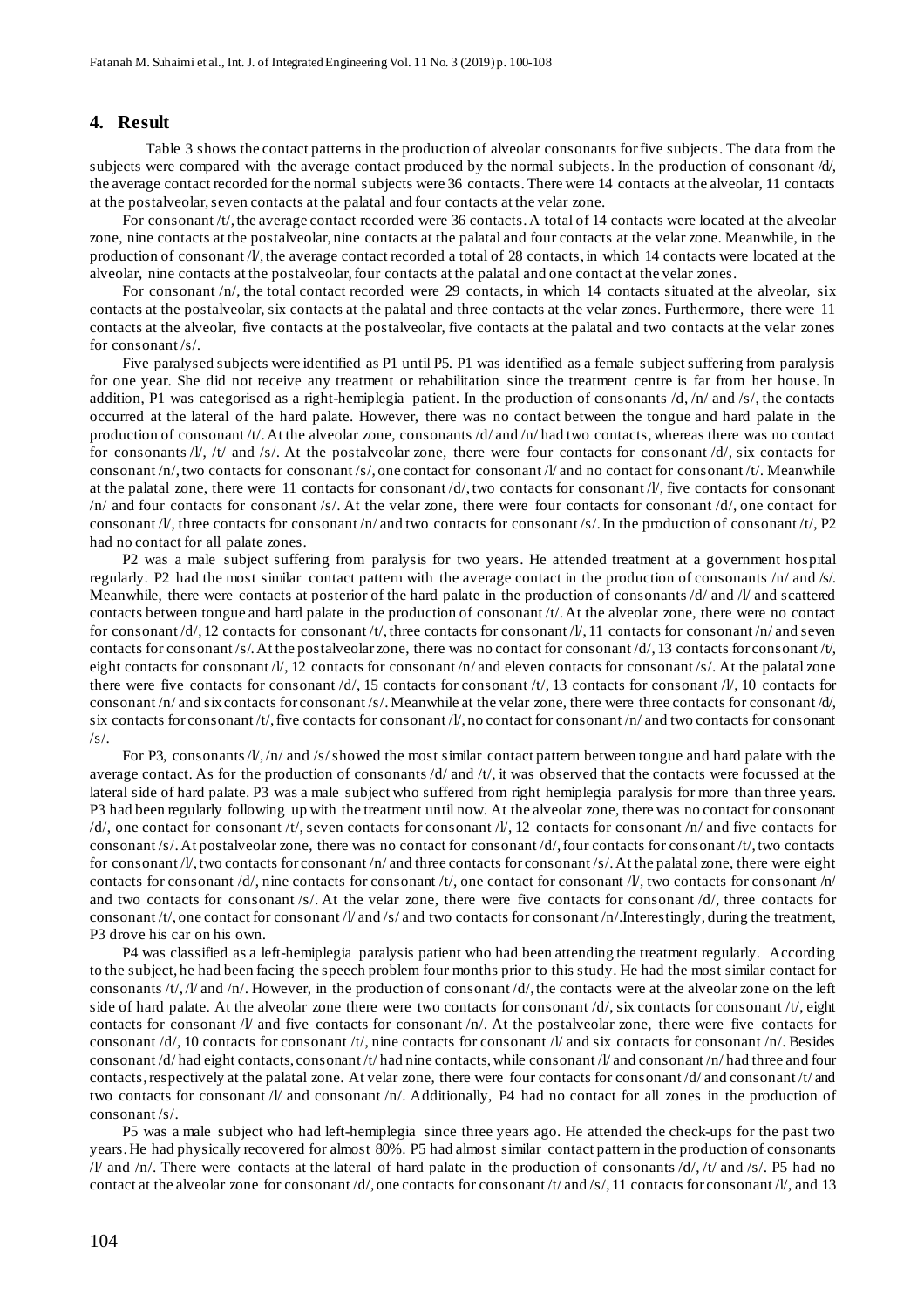contacts for consonant  $/n$ . At the postalveolar zone, there was no contact for consonant  $/d$ , one contact for consonants  $/t$  and  $/s$ , four contacts for consonant  $/t$  and six contacts for consonant  $/n$ . At the palatal zone, there were two contacts for consonants /d/ and /t/, no contact for consonant /l/ and /n/, and three contacts for consonant /s/. At velar zone, there were two contacts for consonants/d/ and /n/, three contacts for consonant /t/, one contact for consonant/s/ and no contact for consonant /l/.

| $\label{eq:consens} \textbf{Consonant}$ | Average<br>Contact | P1 | $\mathbf{P2}$ | <b>P3</b> | P <sub>4</sub> | $\mathbf{P}5$ |
|-----------------------------------------|--------------------|----|---------------|-----------|----------------|---------------|
| ${\bf d}$                               |                    |    |               |           |                |               |
| $\ensuremath{\mathbf{t}}$               |                    |    |               |           | г              |               |
| $\,$ $\,$                               |                    |    |               |           |                |               |
| $\mathbf n$                             |                    |    |               |           |                |               |
| ${\bf S}$                               |                    |    |               |           |                |               |

**Table 3 - The production of alveolar consonants comparing the average contact of normal subjects and paralysed subjects (P1 to P5)**

Fig. 4 shows the percentage of contact in the production of alveolar consonants. In the production of alveolar consonants, the average contactshowed the highest percentage at the alveolar zone, whereas the palatal had the lowest percentage except in the production of consonant /l/.For consonant /d/, all subjects had different findings in term of the palate zone compared to the average contact. The average contact had the highest percentage at the alveolar zone meanwhile all subjects had the highest percentage at the velar zone. Additionally, P2, P3 and P5 had no percentage of contact at the anterior of the hard palate. In the production of consonant /t/, P2 showed almost similar percentage with the average contact. The highest percentage was at the alveolar zone while the lowest percentage was at the palatal zone for both P2 and average contact.

In the production of consonant  $/V$ , P3, P4 and P5 had higher percentage of contact at the alveolar zone similar with the average contact. However, P3 and P4 had the lowest percentage at the palatal zone and P5 had no contact at the palatal and velar zones. Meanwhile, P2 and P3 had the highest percentage at the velar zone.

For consonant /n/, P2, P3 and P5 had the highest percentage at the alveolar zone but the lowest percentage at the palatal zone except for P3 who had the lowest percentage at the velar zone. P4 had the highest percentage at the postalveolar zone and the lowest percentage at the palatal zone. Additionally, P1 showed a similar percentage of contact with the average contact at the postalveolar and velar zones.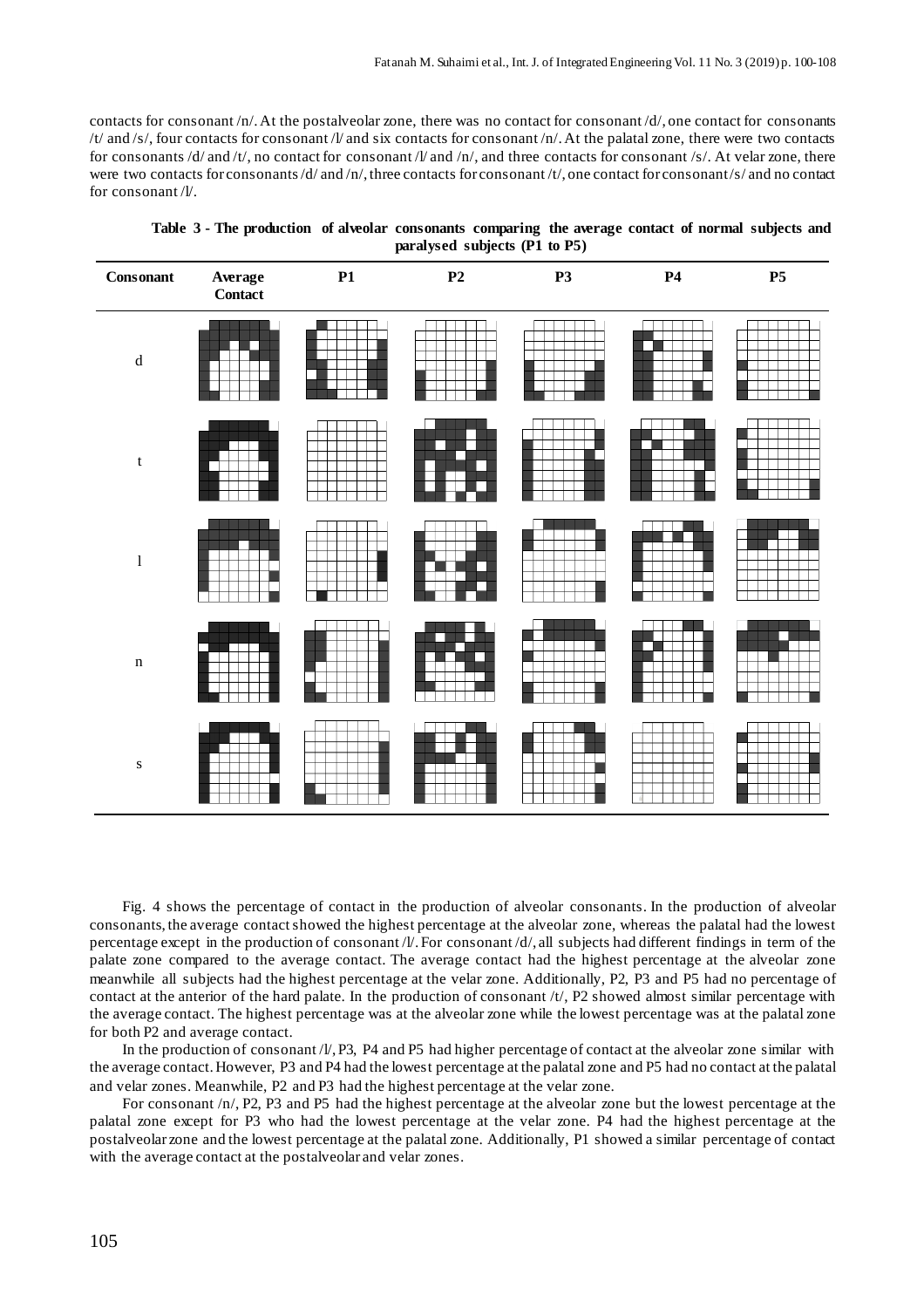P3 had similar percentage with the average normal subjects, which was the highest percentage of contact at the alveolar followed by the postalveolar, palatal and velar in the production of consonant /s/.P2 on the other hand, had the highest percentage at the postalveolar zone followed by alveolar zone. Meanwhile, P1 and P4 had the highest percentage at the posterior of the hard palate.



Fig. 4 - Comparison of contact percentage for alveolar consonant  $(dA, 11, 11, 11)$  and /s/) among average **normal subjects and paralysed subjects.**

## **5. Discussion**

Consonants /d/ and /t/ can be classified as alveolar plosive consonants. During the production of alveolar plosive consonants, the tip of the tongue is close to the alveolar zone of the hard palate. Meanwhile the soft palate rises up and the air accumulates in the oral cavity. In the production of consonant /d/, the result showed that P1 and P4 had a contact at the lateral side of the alveolar zone compared to othersubjects who had no contact at the alveolar zone.

In the production of consonant  $/t/$ , P3, P4 and P5 had contacts at the alveolar zone eventhough the contacts only happened at the lateral side of alveolar zone, whereas, P1 had no contact and P2 had scattered contacts at the hard palate. It can be concluded that the alveolar plosive consonants are difficult to be produced by paralysed subjects.This is due to the fact that many muscles are involved in the production of the alveolar plosive consonants.

Consonant /l/ was categorised as lateral approximant consonant.This sound is generated when the tip of the tongue approaches the hard palate and the soft palate moves towards the throat. P3, P4 and P5 had almost similar contact pattern with the average contact at the anterior-lateral of hard palate, whereas P1 and P2 had contact at the posterior-lateral of the hard palate.

As for consonant  $/n$ , it is a nasal consonant which is generated when the anterior of the tongue approaches the anterior of the hard palate. During the production, the tongue blocks the air flows from lungs and it enters the oral cavity resulting in nasalance sound. All subjects showed almost similar contact pattern in the production of consonant /n/.It is because during the production, only a minimum number of muscles involved to move the articulator [13]. According to Jesus et al. (2012), the production of consonant /n/ in Portuguese language indicated that less articulatory force needed compared to the production of consonants/ $d$ / and /t/. In addition, there was no difference in the production of consonant /n/ in Portuguese language compared with other languages such as English and Australian [4].

In the production of consonant /s/, P4 had no contact followed by P5 and P1. P2 and P3 had almost similar contact pattern eventhough P2 had more contacts at the middle of palatal zone. Consonant /s/ can be categorised as a fricative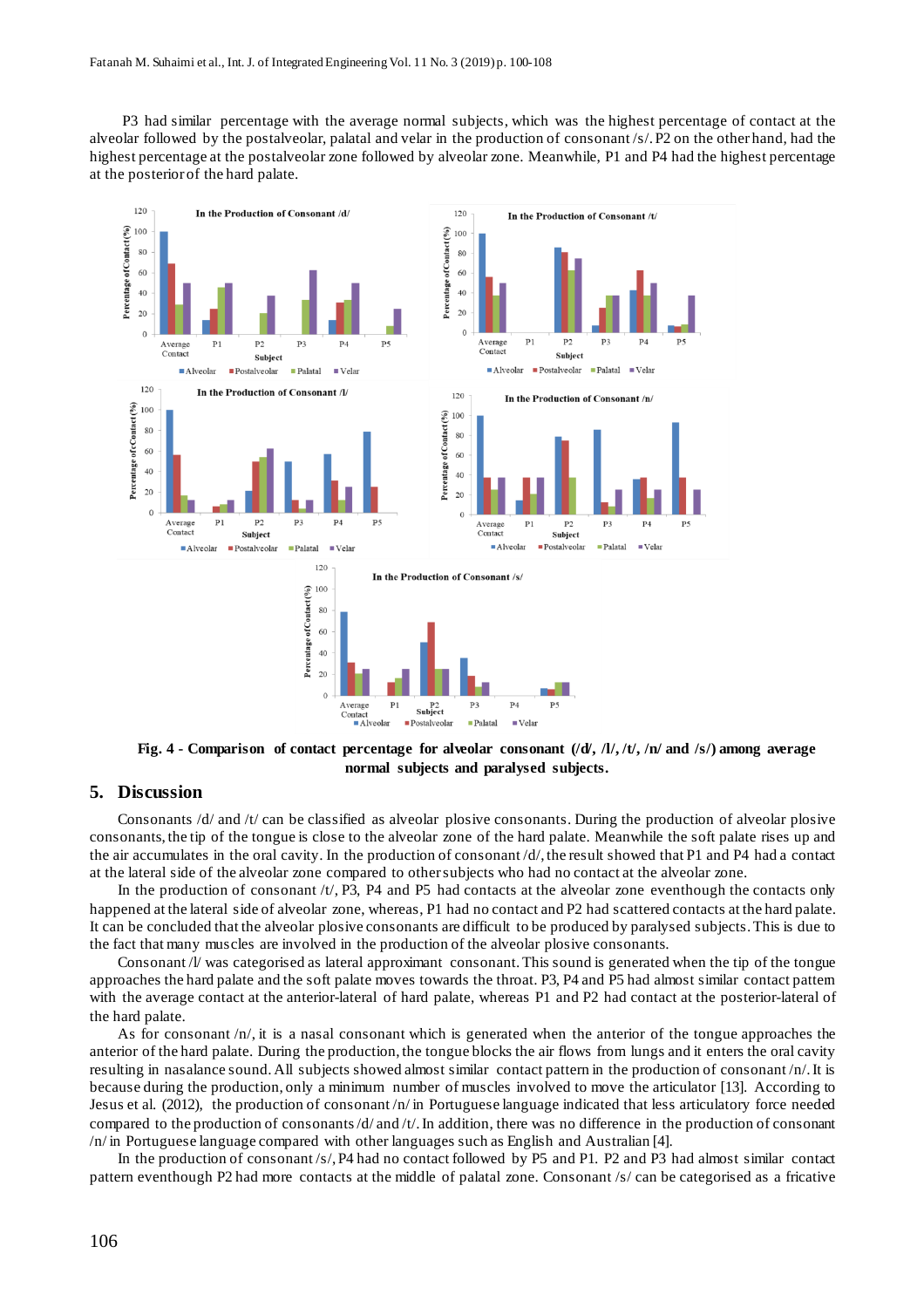consonant. It happens when the tip of the tongue closes the anterior part of hard palate and the posterior tongue of all fricative consonants create concave cross‐ sectionalshapes to produce narrow space.The air flows through the narrow space producing a friction sound. P1, P4 and P5 showed lack of muscle strength to move the tongue and subsequently generated an imprecise pronunciation [14].

P3, P4 and P5 had almost similar contact pattern with the average contact for at least three consonants.These three subjects followed their treatments regularly. Besides, these three subjects had their own initiatives to improve the production of speech.However, all subjects only received treatment on upper and lower limp. All subjects had their own initiative to improve their pronunciation.

Furthermore, P4 was a unique subject who had a better production of alveolar consonants eventhough he had paralysis since four months prior to this study. According to his guardian, he is a positive minded person [15] and routinely doing exercises and practices to produce better articulation.

In addition, P2 had almost scattered contacts in the production of alveolar consonants. During data recording, P2 faced difficulties to swallow the saliva due to weak tongue movement [16]. Interestingly, P2 tried to produce the alveolar consonants correctly and the result indicated that the contact pattern generated forsome consonants were almost identical to the average contact pattern of normal subjects.

In this study,some of the patients had different contact pattern between the paralysed sides during the articulation. However no statistical analysis was conducted to verify for the significance due to the small number of data. Graziella et al. (2017) conducted a study to identify the tongue pressure of the paralysed subjects. However, the results indicated that there were no significant differences in the tongue pressure between patients presented with right-hemiplegia or lefthemiplegia.

#### **5.1.Procedure**

The first procedure involved the impression taken by dental officer. The subject's upper arch was fabricated using Plaster of Paris (POP); referred as a study model. Then, a mixture of acrylic powder and monomer liquid was placed on the study model. Next, the silver electrodes were soldered to the copper wire before being embedded to the acrylic palate. Finally, the copper wires were soldered to the connector board (Fig. 2) [2].

During the data recording, all subjects were asked to wear the Reading palate. The Reading palate was connected to the multiplexer to transferthe contactsignals from the tongue and hard palate to a computer. The data were then displayed on the computer using Articulated Assistant  $TM$  1.18 software. Before recording, subjects were asked to wear training palate for at least four hours. The training palate was used to accustom unfamiliar object in the subject's mouth, which is very important for producing accurate data during the speech recording [3].

Subjects were required to produce single consonants  $/d/$ ,  $/t/$ ,  $/s/$ ,  $/n/$  and  $/t/$  in a studio laboratory equipped with soundproof systemgiven that a quiet surrounding was needed during data recording. The contact patterns produced were transmitted and demonstrated in the computer upon reading the consonants /d/,/t/,/s/, /n/ and /l/. In this study, contact pattern displayed by the paralysed subjects will be compared with the average contact pattern of the normal Malay subjects.The average contact patterns were obtained from separate study which involves 30 normal speakers.

#### **6. Conclusion**

In this study, EPG is used to monitor the tongue and hard palate contact during speech production of a paralysed subject. Additionally, it is observed that EPG is a suitable instrument used to monitor and improve the speech production among speech disorder especially paralysed patients. The paralysed subjects may face difficulties in their speech due to the failure of muscle movements. The lack of strength in the muscles will affect the production of speech. All subjects have been classified as hemiplegia paralysis. P1, P2 and P3 had right hemiplegia, whereas P4 and P5 had left hemiplegia. The contact patterns for the production of alveolar consonants among the left and right hemiplegia was difficult to be distinguished. Additionally, individual comparison of the contact pattern is more meaningful as each contact pattern represent their own paralysis condition. However, it is undeniable that other factors such as frequency of treatment and type of paralysis also influence the findings of this study.In addition, the duration of paralysis and the frequency of the rehabilitation treatment may potentially give a significant impact towards better speech production.

# **Acknowledgement**

All the authors would like to acknowledge the financial support provided by the Ministry of Science, Technology and Innovation (MOSTI) of Malaysia. This study is part of project granted by the Science Fund Grant (Project no: 06- 01-05-SF0718). The authors also would like to express gratitude to the dental and clinical staffs for supporting this study.